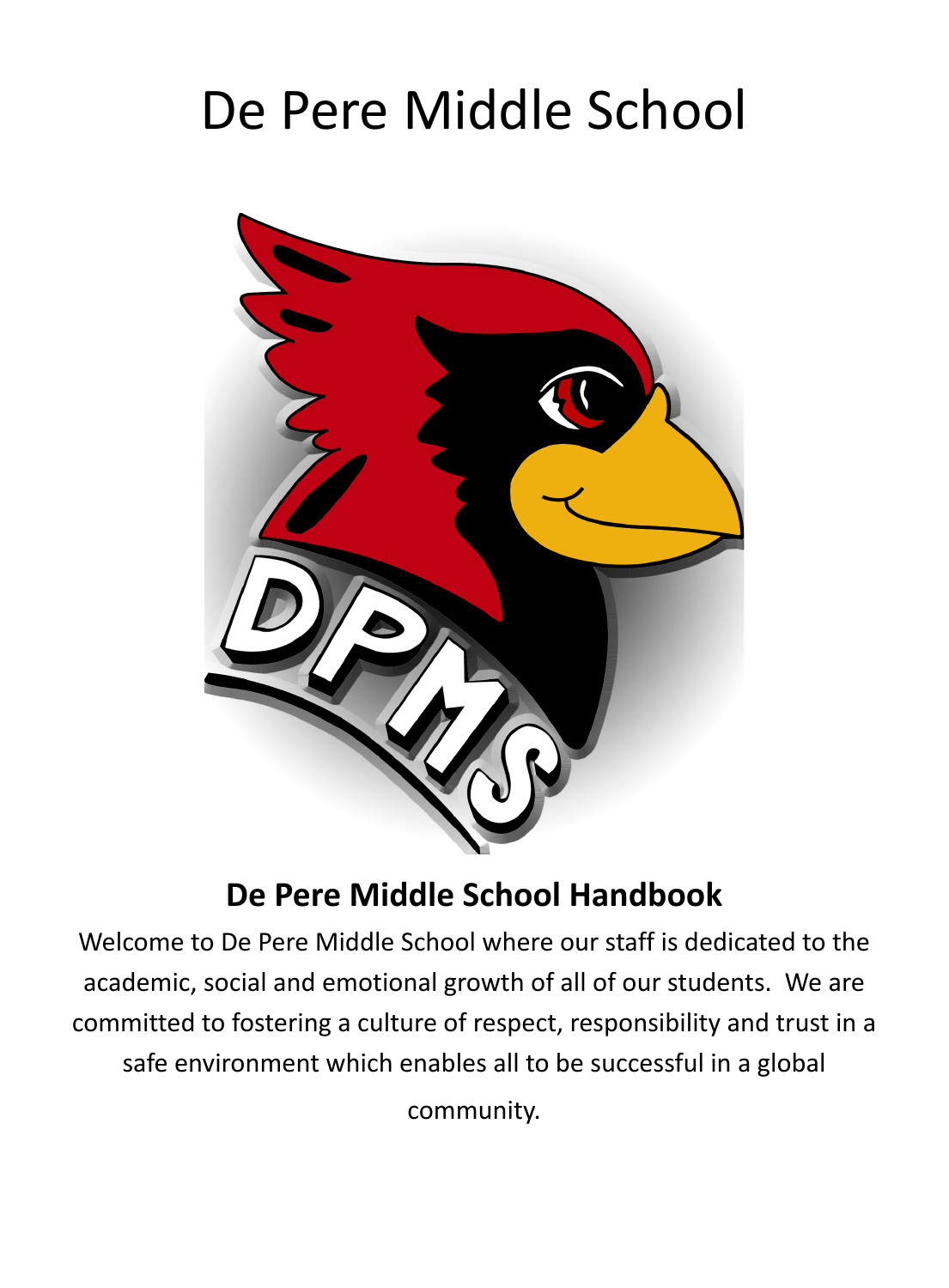#### **MIDDLE SCHOOL INFORMATION (GRADES 7-8)**

**OFFICE HOURS: 7:30 AM - 4:00 PM**

**D<sup>E</sup> PERE MIDDLE SCHOOL**

#### **700 SWAN ROAD**

**D<sup>E</sup> PERE, WI 54115**

| Principal:                  | <b>Adam Kraemer</b>        |
|-----------------------------|----------------------------|
| <b>Assistant Principal:</b> | <b>Ivy Jeskie</b>          |
| <b>Phone:</b>               | $(920)$ 337-1024           |
| <b>Fax:</b>                 | $(920)$ 337-1049           |
| Attendance:                 | (920) 983-9174, Ext. 2111  |
| Web Page:                   | www.depere.k12.wi.us/msweb |

**GREEN BAY CRIME AREA STOPPERS WWW[.432](http://www.432stop.com)STOP.COM 920-432-STOP**

SUICIDE PREVENTION HOPELINE: TEXT 741741 OR GO TO HTTPS://[CENTERFORSUICIDEAWARENESS](https://centerforsuicideawareness.org/hopeline/).ORG/HOPELINE/

**SUICIDE HOTLINE** 

#### FOREWORD

This student handbook was developed to answer many of the commonly asked questions students and their parents may have during the course of a school year. Because the handbook also contains information about student rights and responsibilities, each student is responsible for knowing its contents. Please take time to become familiar with the following information and keep the handbook available. It can be a valuable reference during the school year and a means to avoid confusion and misunderstanding when questions arise. This handbook supersedes all prior handbooks and other written or oral statements regarding any item in this handbook. All policies and procedures in this handbook apply whenever a student is on any Unified School District of De Pere property or at any activity sponsored by any school in the district.

The policies and procedures of the school board can be accessed and viewed on the internet at the following address: http://www.neola.com/depere-wi/.

#### **MISSION OF THE SCHOOL DISTRICT**

As a responsible partner with our families and communities, we provide a distinct educational edge that prepares all learners to be successful and contributing members in our global society.

# **SCHOOL DAY**

School starts promptly at 7:50 AM and ends at 3:00 PM each day. Students may enter the building at 7:43 AM through designated student entrances in the back of the school. Students must be clear of the building and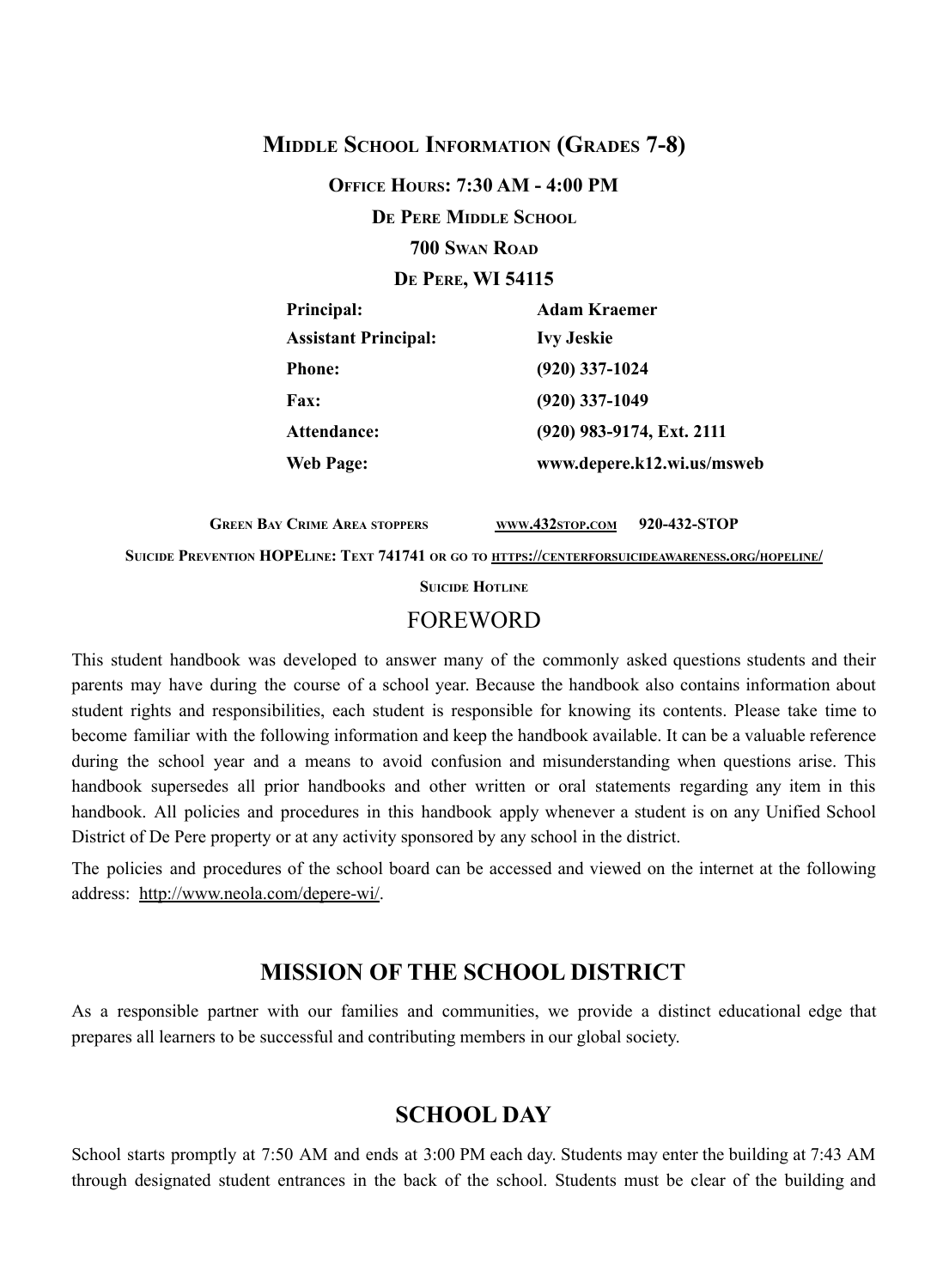campus by 3:15 PM unless they are staying for school business (clubs, sports, detention, etc.). The school is not responsible for the safety and welfare of students on school grounds before 7:30 AM and after 3:15 PM.

| Hour           | <b>Time</b>   |
|----------------|---------------|
| $\mathbf{1}$   | 7:50-8:27     |
| $\overline{2}$ | 8:30-9:07     |
| 3              | $9:10 - 9:47$ |
| Flex           | 9:50-10:20    |
| 4              | 10:23-11:00   |
| 5              | 11:03-11:40   |
| 6              | 11:43-12:20   |
| 7              | 12:23-1:00    |
| 8              | $1:03 - 1:40$ |
| 9              | $1:43 - 2:20$ |
| 10             | $2:23 - 3:00$ |

#### **DROPPING OFF STUDENTS**

For safety reasons, students should be dropped off by the gym entrance, NOT by the front office entrance. Please drive forward around the half circle, stopping as close to the stop sign as possible before dropping off students. This will keep the traffic flowing smoothly and limit the congestion at the main office entrance. Students must walk to the playground area behind school. They may not wait in front of the building.

Students are expected to remain outside until 7:43 AM. On days that present inclement weather, students will be allowed to enter the building through the gym doors or behind school at the seventh grade entrance. Doors #1 and #25 open at 7:25 for students wishing to eat school breakfast.

De Pere Middle School has a closed campus. Once students are on campus they cannot leave for any reason unless they are accompanied by an adult. Students who ride the bus are considered to be on campus when they board the bus and are not to leave school grounds once they have arrived by bus or have been dropped off by their parents or guardian.

#### **ATTENDANCE**

Attending school is both necessary and the law. State law requires school attendance until the age of eighteen.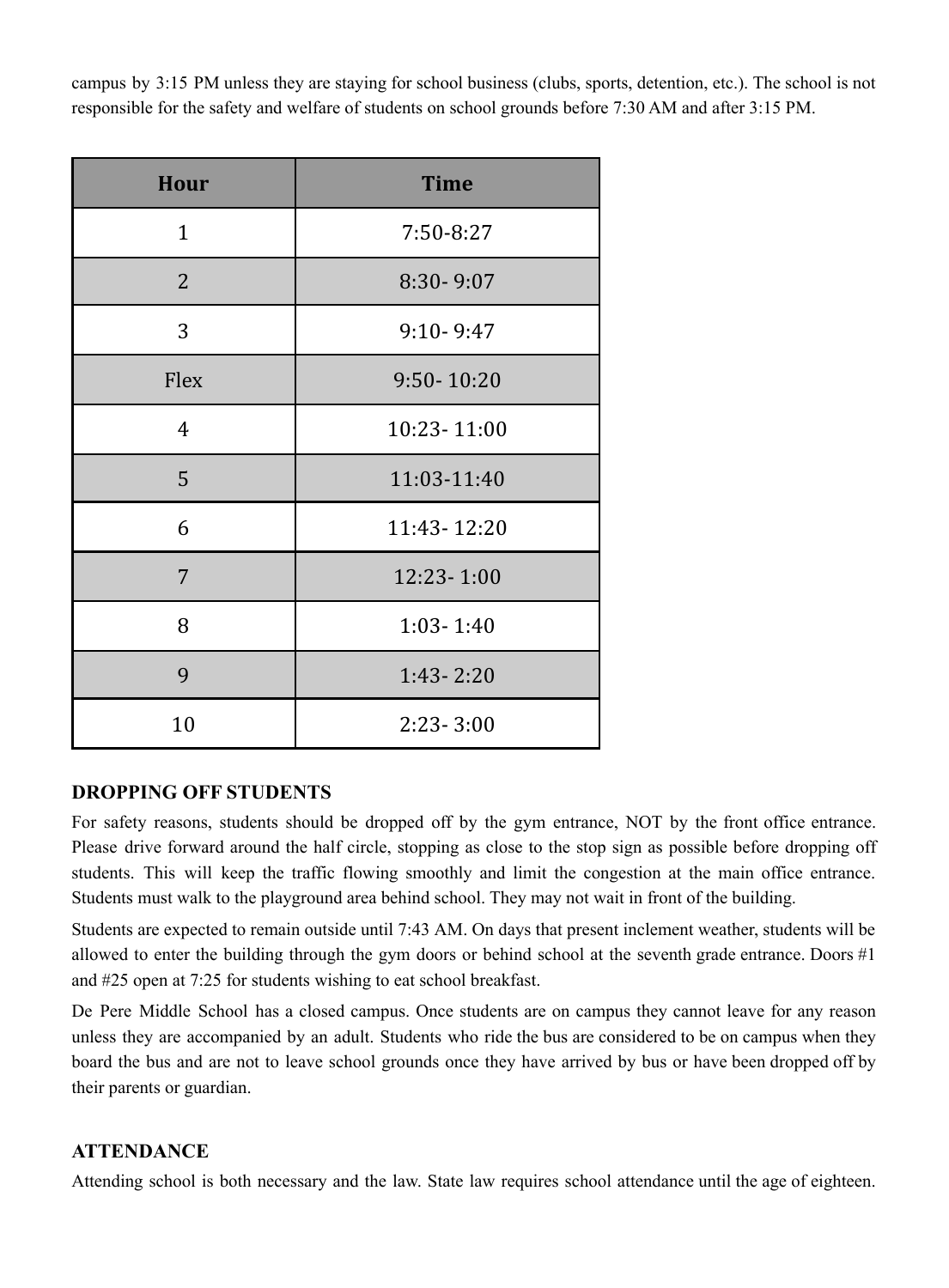Students who do not maintain good attendance may fail, lose certain privileges, and/or have their parents taken to court. Parents must provide an explanation for their child's absence no later than 8:30 AM on the day of the absence by calling the attendance secretary at (920) 983-9174, Ext. 2111. If a parent/guardian excuse is not provided within 24 hours, the absence will be unexcused and the student will be considered truant. (See district handbook for entire school board attendance policy.)

# **SCHEDULING AND ASSIGNMENT**

Schedules are provided to each student at the beginning of the school year or upon enrolling. The schedule is based upon the student's needs and available class space. Students are expected to follow their schedules. Students are assigned lunch and recess with their "house" for the full academic year. Any class changes in a student's schedule should be handled through the main office. Our policy allows students to drop and add elective classes only during the first seven school days of each semester. It does not allow for changing teachers, and it does not apply to required classes. Schedule changes will only be made if space is available in the desired classes. Students must bring a request form signed by a parent to the main office for approval of any schedule change. The principal must approve all schedule changes.

# **STUDENT SERVICES AND COUNSELING**

Our counseling program offers a wide range of services which address the developmental,emotional, social, career and academic needs of students. Counselors are available for large and small group experiences based on student interest and needs, as well as classroom instruction and individual counseling. If a student or parent wishes to speak to a counselor, appointments can be made by stopping in or calling Student Services.

# **COURSE OFFERINGS**

Each student is required to take English Language Arts, math, science, social studies, physical education, and related arts. In addition, students may elect to take band, chorus, orchestra, Spanish, Exploring World Languages, or Exploring Music. Students who do not take a performance music class will be assigned an SRT (Student Resource Time). Passing Spanish in both 7th and 8th grade is equal to passing Spanish I at the high school level. Although no high school credit is earned, this allows students to start high school at the Spanish II level.

Eighth grade students may also elect to take health in middle school, fulfilling the high school requirement upon course completion. The health grade is posted on the high school transcript, but is not factored into the student GPA. Students who do not take health in eighth grade must take it freshman year.

The state mandates that students participate in physical education. Physical education classes are coeducational and allow students the opportunity to participate in a variety of activities. If students possess any limitations on class participation, they must bring a written statement from their family doctor. Students will not be excused from participation without a doctor's written excuse.

# **FLEX PERIOD**

Tuesday through Friday provides students the opportunity to receive interventions and extension opportunities through our flex period. This thirty minute period allows staff to request students who need extra support in instruction and/or extension activities. Students are also encouraged to request support of staff during this time through our Edficiency scheduling system.

# **LUNCH PERIOD**

All students are assigned a 37 minute lunch period. Students have the option to go outside for recess or remain in the cafeteria after eating their lunch. Students need to use their student ID for hot lunch. All lunch deposits may be made online or in student services.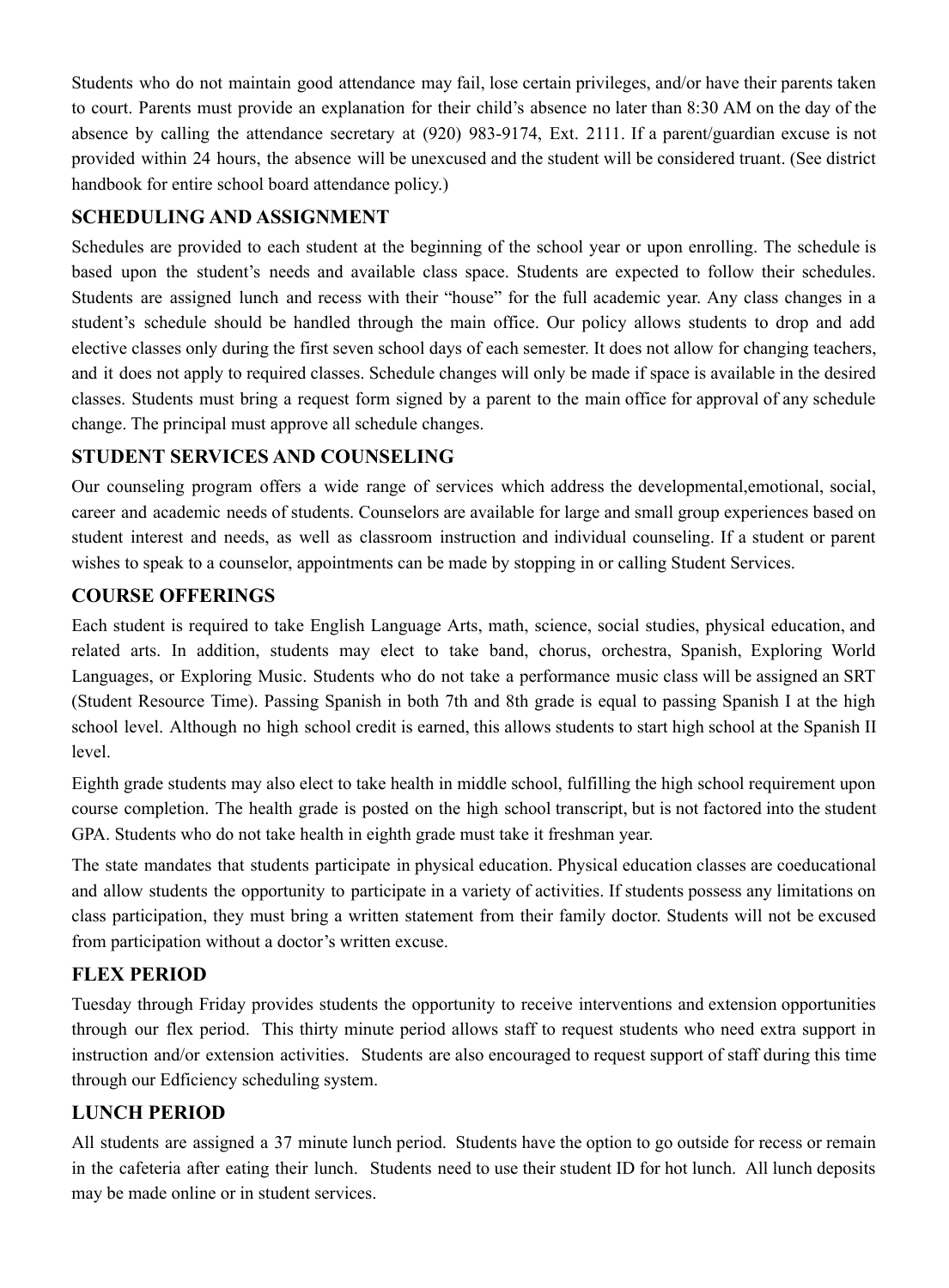# **GRADING**

De Pere Middle School uses a standard grading scale. The purpose of a grade is to indicate the extent to which the student has acquired the necessary learning. In general, students are assigned grades based upon formative and summative assessments. De Pere Middle School uses the following school-wide grading scale:

| 99 - 100% $A+$ | $88 - 89\%$ B+ | $78 - 79\%$ C+ | $68 - 69\%$ D+ | 59% F |  |
|----------------|----------------|----------------|----------------|-------|--|
| $92 - 98\%$ A  | $82 - 87\%$ B  | 72 - 77% C     | $62 - 67\%$ D  |       |  |
| $90 - 91\%$ A- | $80 - 81\%$ B- | $70 - 71\%$ C- | $60 - 61\%$ D- |       |  |

A student receiving an incomplete "I" in a subject must make arrangements with the teacher and complete all missing work within a two week period from the time the grade was received: otherwise, the incomplete will automatically become a failure at the end of the two week period. Exceptions may be made for students who have been absent from school for an extended period of time due to illness or extenuating circumstances beyond the student's control. Arrangements must be made with the building principal before an extension will be granted.

# **LIFE SKILLS**

Students will be evaluated and receive feedback on the following life skills on each report card.

#### Respect

Follows classroom expectations and directions of the staff

- Treats others in a kind, considerate manner
- Works without distracting or disrupting others

#### **Responsibility**

- Is on time and prepared for class
- Completes and hands in assignments on time
- Contributes to a safe environment for themselves and others

#### **Engagement**

- Listens attentively and actively participates in class
- Puts forth his or her best effort
- Advocates for self when needed

#### Marking Scale for Life Skills

- 4 = Independently meets expectations
- $3$  = Meets expectations with minimal assistance
- $2$  = Partially meets expectations
- 1 = Does not meet expectations at this time

#### **GRADING PERIODS**

Students shall receive an overall grade at the end of each 9 week grading period. Parents should monitor grades via the Infinite Campus Portal. An Infinite Campus Message will be sent for review at the end of each quarter.

# **LATE WORK POLICY**

It is expected that all school work will be completed and turned in on the assigned due date. Late work must be submitted in order to properly assess and communicate a student's academic performance. Failure to complete work on time will be reflected in the Responsibility component of the Life Skills grade.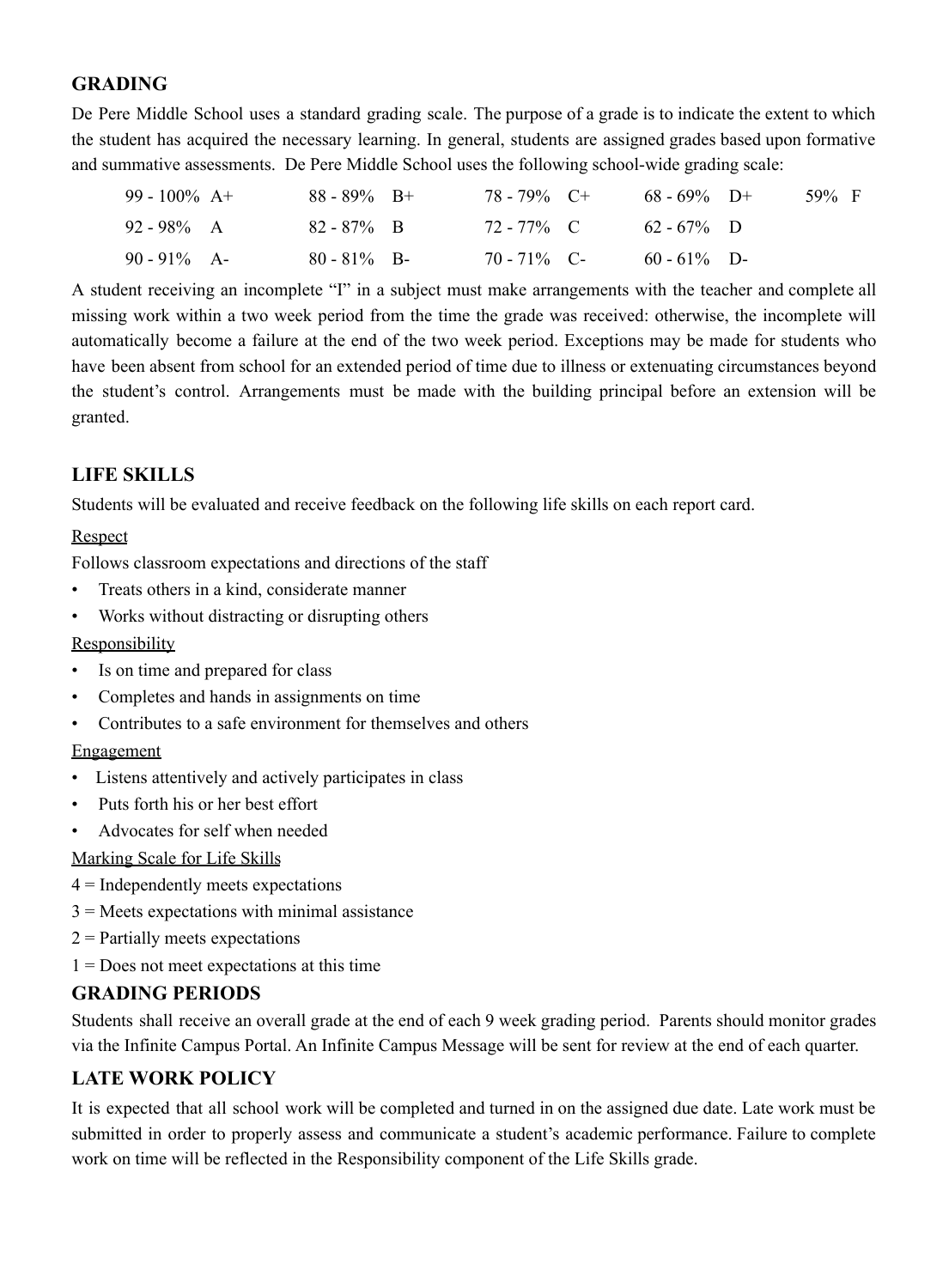Your child may be required to stay after school or during lunch/recess to complete missing or late work. Requiring all work to be completed helps to ensure a more accurate assessment of what your child has learned and consequently a more accurate grade report.

In order to keep students on track with the sequence of learning, extensions are not always in the best interest of a student's learning; therefore, there may be times when teachers assign work that cannot be submitted late.

# **LOCKERS**

Student lockers should be kept locked at all times. Students are responsible for keeping their locker neat and clean both inside and outside. Locker combinations are changed each summer to ensure privacy. Students should report all locker problems to a teacher or to Student Services. Lockers are the property of the school and therefore, the school reserves the right to inspect lockers at any time, with or without notice to students or their parents. Students are responsible for repair of any lockers that they deliberately damage.

### **ACADEMIC INTEGRITY POLICY**

#### **Rationale**

DPMS staff wants every student to be successful. It is our hope that students will put forth their best effort in every assignment, regardless of its point value, and take pride in their work by being responsible for and keeping track of both past, present, and future assignments. Quality learning only takes place when students produce work that reflects their true abilities as measured by their own efforts. In order to establish habits that will promote personal and academic growth, academic integrity is something that will be taken very seriously.

#### **Definitions and Examples of Academic Dishonesty:**

The following are the ways that DPMS teachers define academic dishonesty, including several examples of actions that would violate the Redbird Academic Integrity Policy.

- 1. Using someone else's words, work, and/or ideas and claiming them as your own.
- 2. Sharing your own words, work, and/or ideas on an assignment or project that was assigned to be done individually.
- 3. Being dishonest about work that has been turned in.

It is impossible to list every example of academic dishonesty. This above list contains just a few examples of what is considered cheating and is not meant to be a comprehensive list of every possible scenario. If a student is unsure if an action is considered cheating, he/she should ask a teacher before partaking in the action.

# **SCHOOL-SPONSORED CLUBS AND ACTIVITIES**

Extra-curricular activities do not reflect the school curriculum, but are made available to students to allow them to pursue additional worthwhile activities. All students are permitted to participate in the activities of their choosing, as long as they meet the eligibility requirements.

- Archery Club Open to all seventh and eighth grade students; meets one evening a week, December-April.
- Red Jazz Band An auditioned group that performs music in the swing, rock, funk, blues, and Latin styles.
- White Jazz Band Anyone that is a member of Concert Band or orchestra or who plays bass or piano may join in this fun, enrichment band group to perform various styles of music including swing, rock, funk, blues, and Latin styles.
- LEAD-Students who are interested in leading activities within the building are encouraged to join LEAD (Leading Everyone at De Pere). Students in this club work to better not only the school, but to help the community as well.
- Tennis Club-Students interested in tennis can join this club in the spring.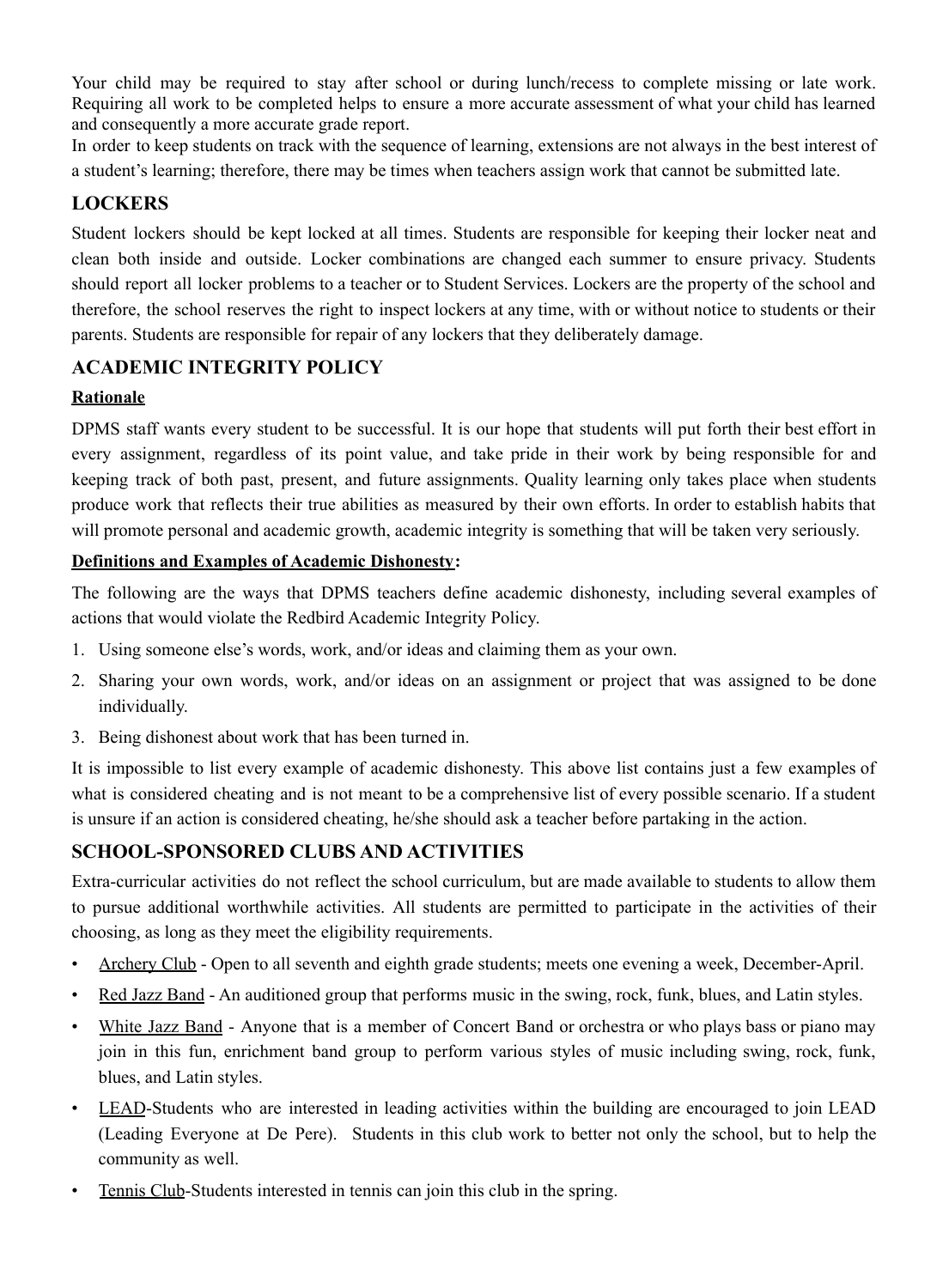- Theater\_- Seventh and Eighth grade students work together to hone acting skills through numerous small skits and activities, as well as preparing for and performing one play.
- Yearbook Seventh and eighth grade yearbook staff members capture memories of the school year by taking pictures of student sports and activities, and then publishing them in the DPMS memory book.
- \*De Pere Middle School prides itself on our student created clubs. Each year we offer a wide variety of clubs for students. Any student wishing to start a club needs to complete a club proposal located in student services.

#### **NON-SCHOOL-SPONSORED CLUBS AND ACTIVITIES**

Non-school-sponsored student groups organized for religious, political, or philosophical reasons may meet during non-instructional hours. The application for permission can be obtained from the principal. The application must verify that the activity is being initiated by students, attendance is voluntary, that no school staff person is actively involved in the event, that the event will not interfere with school activities, and that nonschool persons do not play a regular role in the event. School rules will still apply regarding behavior and equal opportunity to participate.

Membership in any fraternity, sorority, or any other secret society as prescribed by law is not permitted. All groups must comply with school rules and must provide equal opportunity to participate. No non-district-sponsored organization may use the name of the school or school mascot.

#### **ATHLETICS**

De Pere Middle School provides a variety of extra-curricular sports in which students may participate in, providing they meet grade eligibility requirements that apply.

| <b>FALL</b> (August through October) | <b>WINTER</b> (November through January) | <i>SPRING (April through May)</i> |
|--------------------------------------|------------------------------------------|-----------------------------------|
| Football                             | Basketball - Boys and Girls              | Track                             |
| Volleyball                           | Wrestling - Boys and Girls               |                                   |
| <b>Cross Country</b>                 |                                          |                                   |
| Soccer                               |                                          |                                   |
|                                      |                                          |                                   |

It is the philosophy of De Pere Middle School that a student owes loyalty and allegiance to the school and team of which he/she is a member during the season of a given sport. We understand that athletes participate in many non-school games in the same sport during the season of practice and competition established by the school. It is our hope that students will prioritize their commitments in order to attend all practices and games related to the DPMS team they have joined.

Athletes must be in full attendance at school the day of a game in order to participate in the game. Exceptions of partial attendance due to appointments and family emergencies must be approved prior to the game by the Athletic Director or Principal.

Ineligibility means a student can practice but may not play. However, players must be present at all games. In order to be academically eligible, an athlete must maintain no Fs in any class.

Eligibility will be reviewed every Wednesday. If a student does not meet academic eligibility, the student will be marked ineligible for the following week. Student athletes are expected to attend practices and games; however, they will not be allowed to compete in games or meets until their grades have improved. Once a student raises the F grade they become eligible to participate in competition. If an athlete is on probation for three consecutive weeks and the grades have not improved after those three weeks, the athlete will be removed from the team for the remainder of that sport season.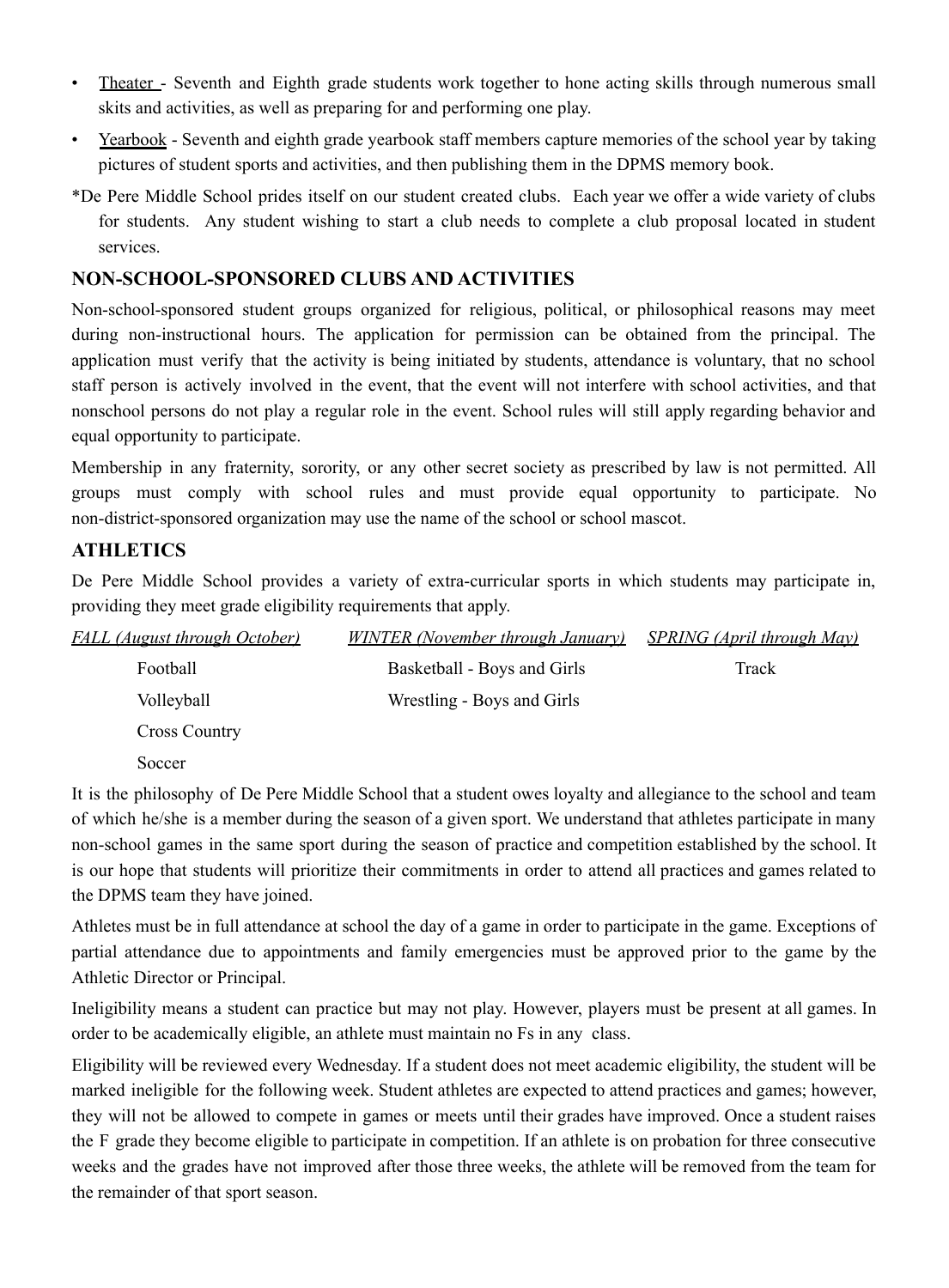Student/Athlete Behavior: Detentions must be served before a player may practice or play. If this policy is violated the athlete will be suspended for a game. Athletes are to go to practice after a detention is served. An in-school suspension or out-of-school suspension results in a one game suspension. The athlete is expected to practice when in school, prior to the suspended game.

Accident insurance is available to students during the school year. Students participating in athletics must show evidence of insurance coverage prior to participation in athletics.

# **ATHLETIC PENALTY FOR ALCOHOLAND OTHER DRUG ABUSE**

**First Violation**--Suspension from the team for 20% (rounded up) of the scheduled games, matches, or meets of the present sport the athlete is participating in or the next season the athlete participates in if he/she is not currently participating in a sport. However, if the violation occurs with less than 20% of the current season remaining, the suspension will carry over into the athlete's next sport season.

**Second Violation**--Suspension from the team for the remainder of the season the athlete is participating in. If there is less than 50% (rounded up) of the current sport season remaining, the suspension will carry over into the athlete's next sport season and the athlete will be suspended from the first 50% of that season.

**Third Violation**--Suspension from all athletics for a period of 180 consecutive school days from the date of the third violation.

# **CODE OF CONDUCT**

A major component of the educational program at De Pere Middle School is to prepare students to become responsible workers and citizens by learning how to conduct themselves properly and in accordance with established standards.

#### EXPECTED BEHAVIORS

Each student shall be expected to:

- 1. Abide by national, state, and local laws as well as the rules of the school and respect the civil rights of others.
- 2. Act courteously to adults and fellow students.
- 3. Be prompt to school and attentive in class.
- 4. Work cooperatively with others when involved in accomplishing a common goal regardless of the other's ability, gender, race, or ethnic background.
- 5. Complete assigned tasks on time and as directed.
- 6. Help maintain a school environment that is safe, friendly, and productive.
- 7. Act at all times in a manner that reflects pride in self, family, school, and in the community.

# **EMERGENCY DRILLS**

The Unified School District of De Pere complies with all fire safety laws and will conduct fire drills in accordance with state law. Fire drills are held to ensure safety. Knowing what to do in the event of a real fire can mean the difference between life and death. Tornado drills will be conducted during the tornado season using procedures provided by the state.

Students never know if a fire or tornado alarm signals a real fire/tornado or a drill. Each alarm must be treated as if it is a real occurrence. It is extremely important for students to stay with their class, follow all rules, and immediately obey any instructions from their teacher.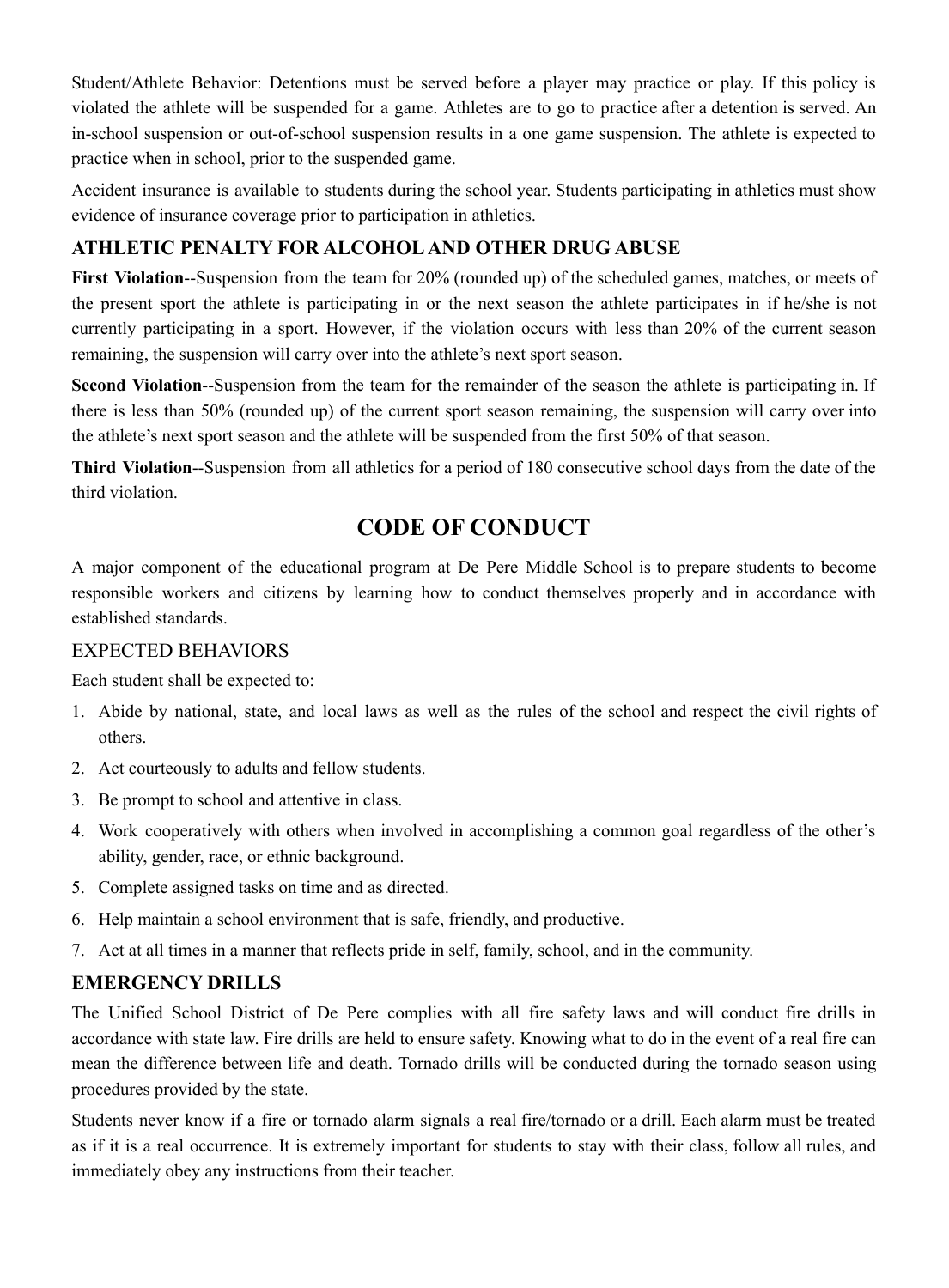#### When the fire alarm sounds students are to:

- Move in a single-file line in an orderly fashion.
- Be silent in the hall.
- Once outside, move fifty feet from the building, remain quiet, and listen for instructions.
- Face away from the building. The intense heat of a fire causes windows to explode outward, throwing glass. Turning away from the building protects eyes and faces.
- Remain with their class. Teachers will take roll.
- Wait for teacher directions before returning to the building.

#### When the tornado alarm sounds students are to:

- Move in a single-file line in an orderly fashion without pushing or running.
- Be silent in the hall.
- Follow all directions from teachers immediately without question.
- Stay with their class. Teachers will take roll. We must be certain all students are safe.
- Once in your designated area, turn toward the wall, kneel, and cover your head at the command, "Everybody down."
- Stay in this position until you receive further directions from your teacher.

#### LOCK DOWN OR EVACUATION DRILLS

- To ensure the greatest safety of students and staff in the event of an intruder or other dangerous situations, the school will conduct drills to lock down the building.
- De Pere Middle School follows the ALICE framework for school safety measures. Students will practice an evacuation drill on a yearly basis.

#### **DRESS CODE**

In addition to the expectations noted in the district portion of the handbook, the following dress code is to be followed at De Pere Middle School.



- Backpacks and shoulder bags are to be placed in assigned locker.
- The dress and grooming expectations in this handbook also apply to all socials and extracurricular events.
- The following styles of dress are not acceptable: strapless tops, tops/shirts with an open back, under clothing which is visible, alcohol, tobacco, vape and drug references, and any references to violence.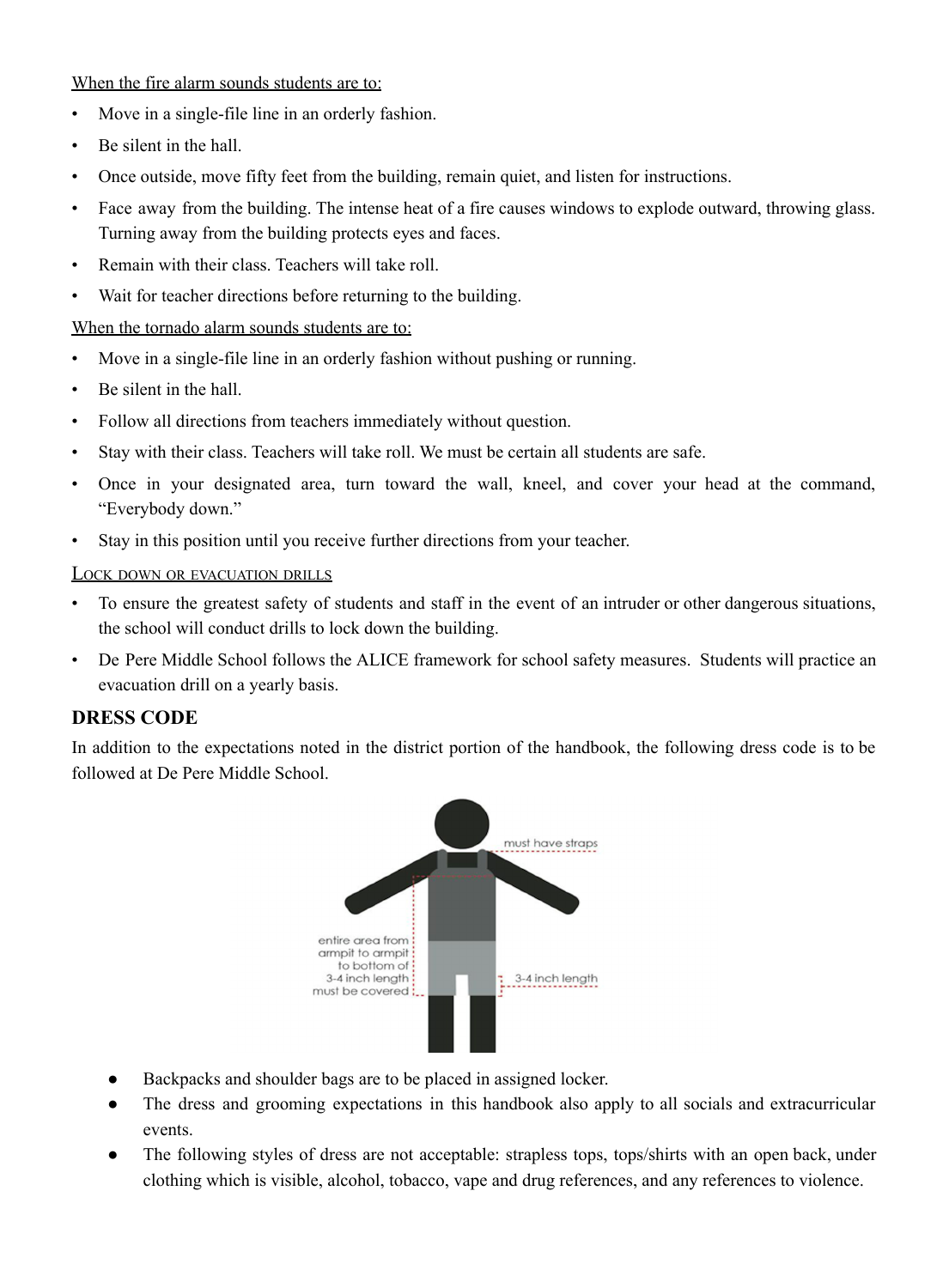If a student is dressed inappropriately the student may be asked to modify the clothes or may be removed from the educational setting. This may be accomplished by removing the item, changing into a gym shirt/shorts, turning the clothing inside out, or calling parents to bring more appropriate attire to school. Students may not return to class until they have complied with the dress code rules. Further actions may result for students who repeatedly choose to not follow the dress code.

**Middle School Physical Education Uniforms** – The gym uniform for both 7 th and 8 th graders includes tennis shoes, socks, black, gray or red shorts, and a black, gray, red or white T-shirt.

### **COMPUTER TECHNOLOGY AND NETWORKS**

Before any student may enhance his/her learning through participation in the school's computer network and Internet, he/she and his/her parents must sign the User Agreement and Parent Permission Form, which defines the conditions under which the student may participate. The use of the network and the Internet is a privilege. Failure to abide by all of the terms of the agreement may lead to termination of the student's computer use and possible disciplinary action up to and including suspension from school or referral to law enforcement authorities. The principal, or other school authority, will deem what is inappropriate use and this decision is final. Permission must be granted on an annual basis.

### **CHROMEBOOKS**

Students will be issued a district Chromebook, charger and carrying case. Parents are required to sign a *Student Technology User Agreement Form* in order for the student to receive a Chromebook from the United School District of De Pere.

#### **General Technology Use**

- No student shall intentionally cause damage to any school equipment including hardware and software. This prohibition includes, but is not limited to the following acts:
- Removing or exchanging any hardware or software component from any system
- Deleting, renaming, moving, copying or changing any file or its properties, other than his/her own personally owned files
- Tampering with installed software and files
- Attempting to gain access to unauthorized files
- Attempting to change the passwords of others or of the system
- Damaging other student's work or device
- Installing personal software on school technology
- Violating copyright laws by unauthorized copying of software
- Installing, copying, or knowingly infecting a computer system with a virus
- Intentionally wasting technology resources including file storage space, printers, or paper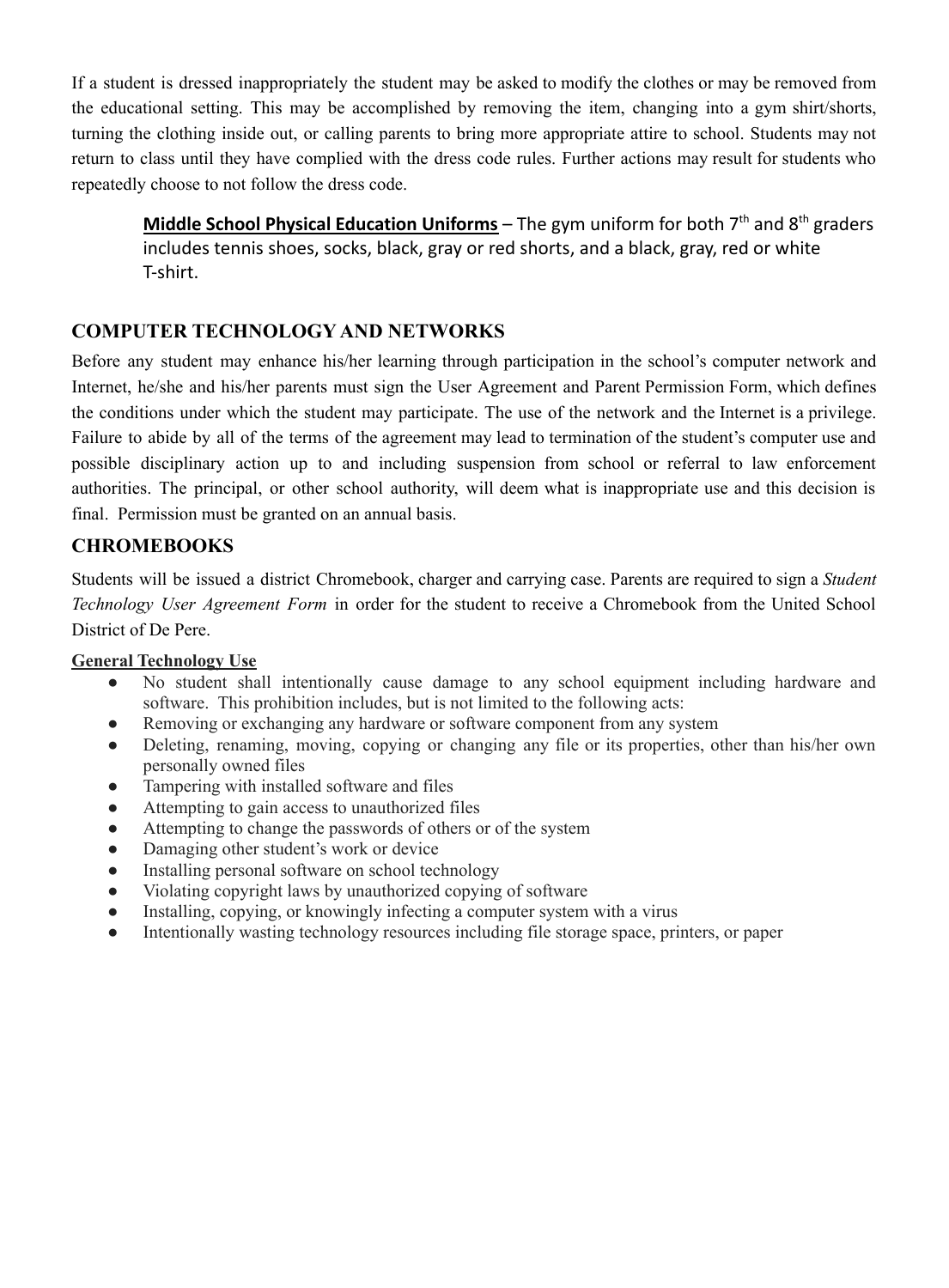#### **Consequences**

The consequences for any student who intentionally causes damage to any school equipment including hardware and software or who intentionally violate the Internet usage guidelines may include paying for damages, denial of access to technology, detention, suspension, expulsion or involvement of law enforcement in severe cases.

# **CELL PHONES**

Students are not to be on their personal communication devices during the school day. Students are issued district Chromebooks to utilize for instructional purposes. Student cell phones need to be placed in lockers at the start of the school day and are not to be used during the day. **Please review USDD Policy 5136: PERSONAL COMMUNICATION DEVICES**

#### **BICYCLES, SKATEBOARDS, SCOOTERS**

Students may ride bicycles to school. Bicycles must be parked in the racks provided. Securing your bike with a lock is recommended. For safety's sake, please provide your child with a bicycle helmet, and impress upon him/her the importance of wearing it. Students may not loiter at the bike racks. The school is not responsible for theft of parts or damage to bicycles parked at the school. Bicycles must be walked on school grounds. Skateboards and rollerblades may be used in designated areas only.

#### **WATER BOTTLES**

Students are allowed to carry reusable water bottles during the school day.

#### **CAFFEINATED BEVERAGES**

Students are not allowed to bring caffeinated drinks (soda, energy drinks, coffee, etc) into the school building.

#### **NON-INSTRUCTIONAL ITEMS**

Any item that is not required for instructional purposes is considered a non-instructional item. Teachers may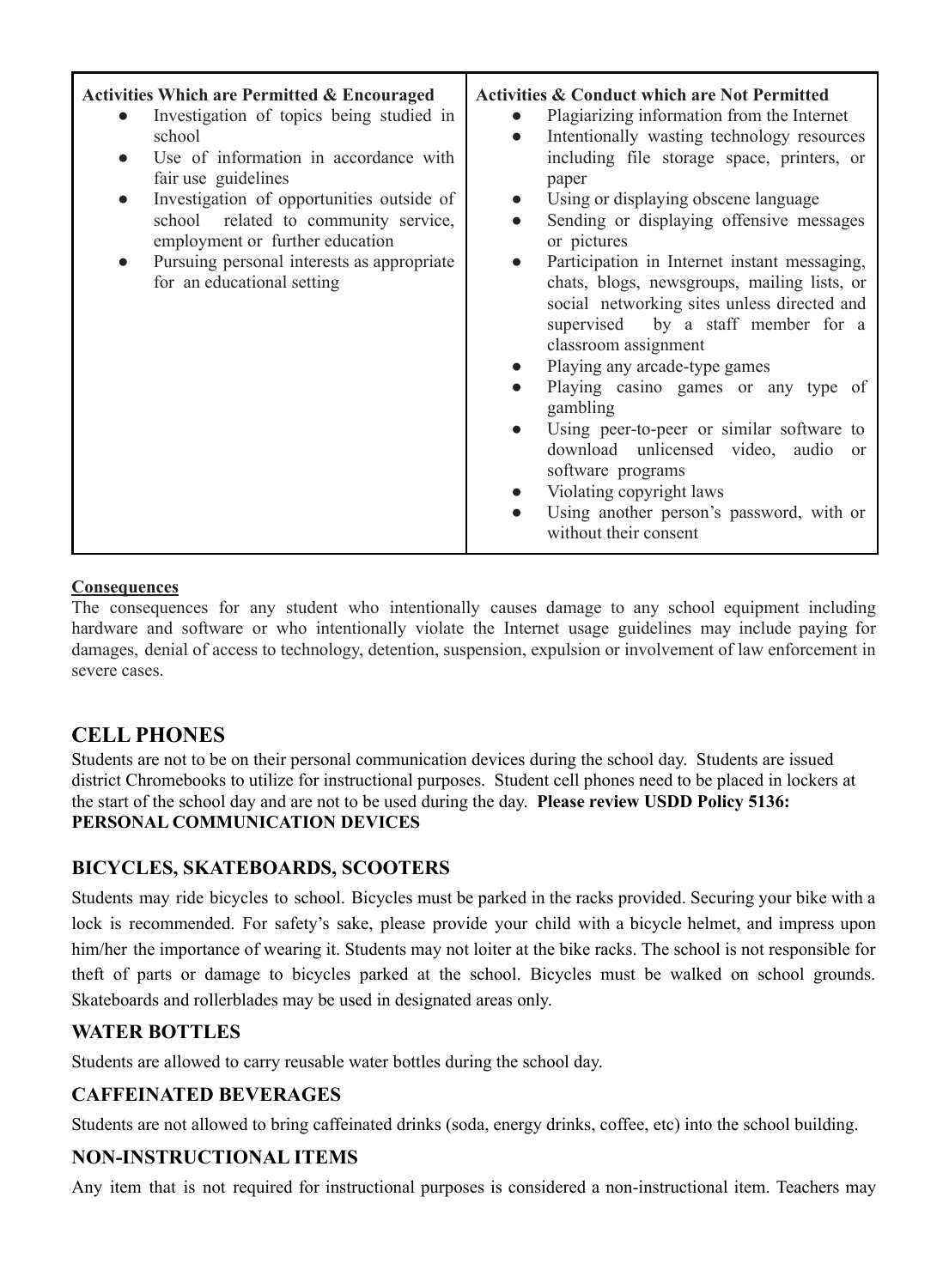confiscate non-instructional items, in which case a receipt will be issued to the student. A parent must pick up any confiscated items.

# **HARASSMENT AND BULLYING**

Our priority at DPMS is to provide a safe learning environment for all students as we celebrate differences. Students who engage in any form of harassment or bullying while at school or a school sponsored activity will be subject to disciplinary action in accordance with Board policy. Students are provided an anonymous, online student concern reporting form that notifies administration of such events. Please see the following definitions of bullying and harassment:

**Bullying-** Aggressive behavior that involves unwanted negative actions, that is a targeted and repeated behavior (verbal, written, or physical) towards an individual intended to cause harm (Physical or emotional), where there is an imbalance of power or strength between the two individuals that impacts the school environment.

**Harassment-**Any action that would be considered discriminatory in nature based on these recognized categories: Age, color, disability, marital status, national origin, race, religion, sexual, sexual orientation.

### **POSITIVE BEHAVIORAL INTERVENTIONS AND SUPPORTS (PBIS)**

DPMS utilizes Positive Behavioral Interventions and Supports (PBIS). The main focus of PBIS is to provide a clear system for all expected behaviors at De Pere Middle School. Through PBIS we work to create and maintain a productive, safe environment in which all school community members have clear expectations and understanding of their role in the educational process. The Redbird Way focus on the expectations of "Be Kind, Be Focused and Be Responsible."

During the first weeks of school students are provided with a clear set of expectations based upon behavioral goals chosen by the staff and administration. The behavioral expectations are taught just like an academic subject, are modeled for students, and then practiced by students. Throughout the school year students receive positive feedback for positive behaviors. Data is kept and analyzed to make decisions on which student behaviors are improving and which behaviors require re-teaching. Just as we teach students to read, write and compute, we also need to teach students our school-wide expectations for appropriate and positive behaviors.

#### **DISCIPLINE**

At De Pere Middle School, student and staff safety is a priority. Students are expected to follow all school and classroom expectations. Students who struggle following these expectations will be re-taught the expectation with opportunities to problem solve, self correct the behavior, self reflection, goal setting and conflict resolution. If students choose not to solve problems cooperatively, they will be assigned consequences.

Consequences are assigned according to severity and frequency of events. The following are examples of consequences assigned to students:

- 
- 
- 
- \* Natural or logical consequences \* Restitution \* After school detention
- Parent contact or conference  $*$  Behavior Modification Plan  $*$  In/out of school suspension
- Time out of class  $\bullet$  Conference with teachers  $\bullet$  Office referral
- \* Loss of privileges \* Conflict resolution/mediation \* Teacher detention
- \* Letter of apology \* Referral to counseling services \* Lunch/recess detention
	-
	-
- 
- 
- 
- 
- 

**Office Detention**

Office detentions are served during the student's lunch/recess period or from 3:05 to 3:45 PM. Detentions are not adjusted for extracurricular activities. For example, students who participate in sports must serve a detention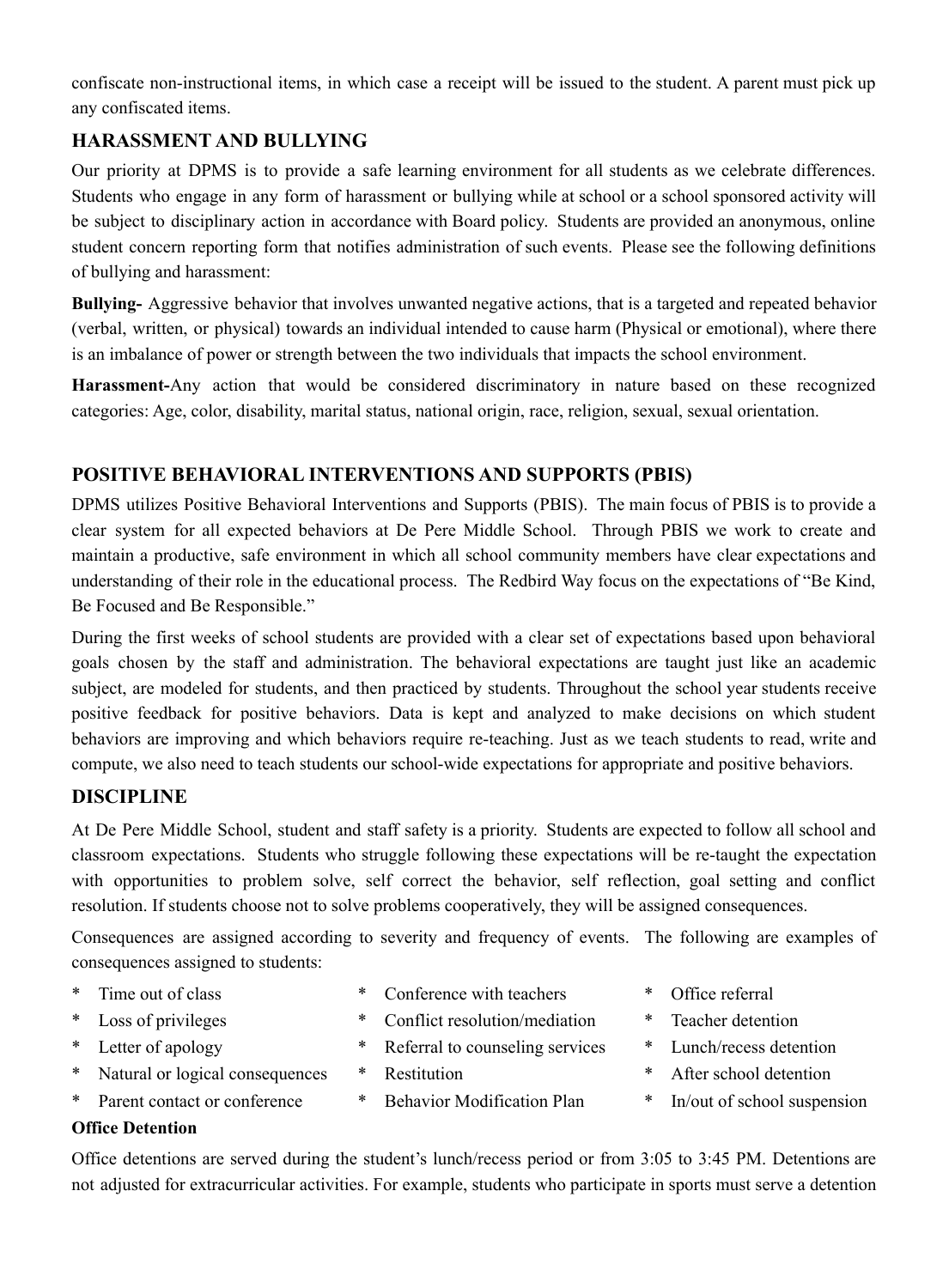before they practice or play in a game. Failure to serve an office detention without an acceptable excuse (medical/dental appointment or family emergency) may result in an in-school suspension.

#### **Suspension**

In-school suspension (ISS) prohibits students from attending their regular class schedules. Students are required to remain in Student Services during the assigned time period and to work on class assignments. Out of school suspensions prohibit a student from being on school grounds. They may also lose privileges to attend other school activities as determined by a principal. Athletes who receive an in-school suspension will have a one game suspension. The athlete is expected to practice prior to the suspended game.

#### **FORMAL DISCIPLINE**

**Policy 5610:** Formal discipline removes the student from school. It includes suspension for up to five (5) school days or up to fifteen (15) days if a notice of expulsion has been sent as well as expulsion from school. Suspensions and expulsions may carry over into the next school year. Removal for less than one school day without the possibility of suspension or expulsion may not be appealed. Suspension and expulsion can be appealed.

Students being considered for suspension or expulsion are entitled to an informal hearing with the building administrator, prior to removal, at which time the student will be notified of the charges against him/her and given an opportunity to make a defense.

If a student is suspended, the parents may appeal the suspension, in writing, to the District Administrator and a formal hearing will be held.

Suspension from co-curricular and extra-curricular activities may not be appealed.

When a student is being considered for expulsion, a formal hearing is scheduled with the Board of Education. The parents and student will be given written notice of the hearing and will be expected to be present. The Board of Education then takes testimony and determines if a recommendation to expel is to be made. This decision may also be appealed. In the case of expulsion, the student remains out of school during the appeal period. Work missed during an expulsion cannot be made up and usually results in a loss of credit.

Students involved in co-curricular and extra-curricular activities can lose their eligibility for violation of the school rules. This is especially true for infractions involving drugs, alcohol, and tobacco use or harassment.

If a student commits a crime while under the school's jurisdiction, he/she may be subject to school disciplinary action as well as to action by the community's legal system. These are separate jurisdictions and do not constitute double jeopardy (being tried twice for the same crime).

# **EQUAL EDUCATION OPPORTUNITY**

#### **School Board Policy 2260: Nondiscrimination and Access to Equal Educational Opportunity**

The Board of Education is committed to providing an equal educational opportunity for all students in the District.

The Board of Education does not discriminate on the basis of, race, color, religion, national origin, ancestry, creed, pregnancy, marital status, parental status, sexual orientation, sex, including transgender status, change of sex or gender identity, disability, age (except as authorized by law), military status or physical, mental, emotional, or learning disability in any of its student program and activities.

The Board also does not discriminate on the basis of Protected Classes in its employment policies and practices as they relate to students, and does not tolerate harassment of any kind.

Equal educational opportunities shall be available to all students, without regard to their membership in the Protected Classes, race, color, national origin, sex, disability, age (unless age is a factor necessary to the normal operation or the achievement of any legitimate objective of the program/activity), place of residence within the boundaries of the District, or social or economic background, to learn through the curriculum offered in this District. Educational programs shall be designed to meet the varying needs of all students.

In order to achieve the aforesaid goal, the Board directs the District Administrator to:

A. Curriculum Content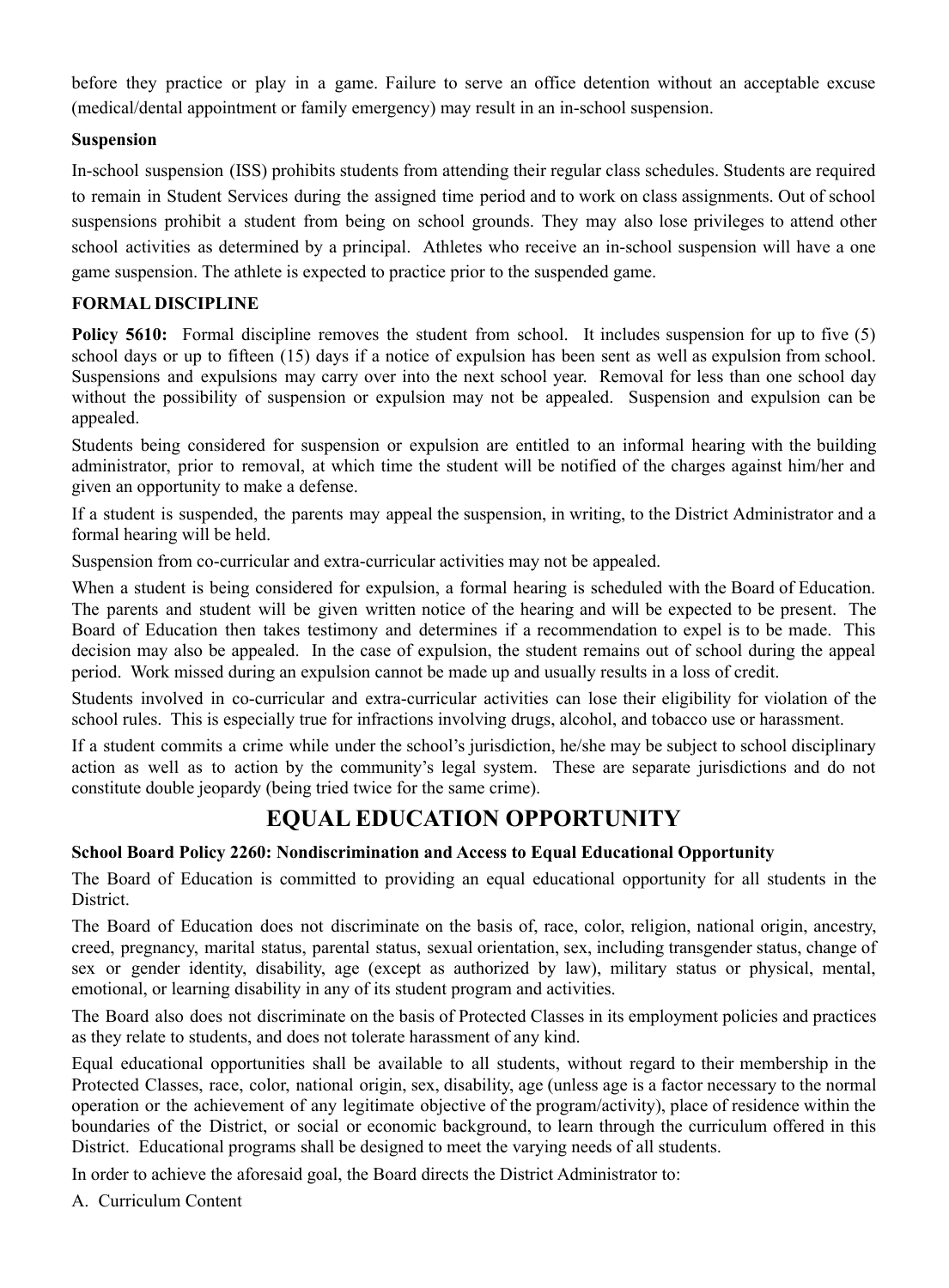review current and proposed courses of study and textbooks to detect any bias based upon the Protected Classes ascertaining whether or not supplemental materials, singly or taken as a whole, fairly depict the contribution of both sexes various races, ethnic groups, etc. toward the development of human society.

provide that necessary programs are available for students with limited use of the English language.

B. Staff Training

develop an ongoing program of staff training and in-service training for school personnel designed to identify and solve problems of bias based upon the Protected Classes in all aspects of the program.

C. Student Access

review current and proposed programs, activities, facilities, and practices to ensure that all students have equal access thereto and are not segregated on the basis of the Protected Classes in any duty, work, play, classroom, or school practice, except as may be permitted under State regulations.

verify that facilities are made available, in accordance with Board Policy 7510 - Use of District Facilities, for non-curricular student activities that are initiated by parents or other members of the community, including but not limited to any group officially affiliated with the Boy Scouts of America or any other youth group listed in Title 36 of the United States Code as a patriotic society;

D. District Support

require that like aspects of the District program receive like support as to staff size and compensation, purchase and maintenance of facilities and equipment, access to such facilities and equipment, and related matters.

E. Student Evaluation

verify that tests, procedures, or guidance and counseling materials, which is/are designed to evaluate student progress, rate aptitudes, analyze personality, or in any manner establish or tend to establish a category by which a student may be judged, are not differentiated or stereotyped on the basis of the Protected Classes.

The District Administrator shall appoint and publicize the name of the compliance officer(s) who is/are responsible for coordinating the District's efforts to comply with the applicable Federal and State laws and regulations, including the District's duty to address in a prompt and equitable manner any inquiries or complaints regarding discrimination or equal access. The Compliance Officer(s) also verify that proper notice of nondiscrimination for Title II of the Americans with Disabilities Act (as amended),, Title VI and VII of the Civil Rights Act of 1964, Title IX of the Education Amendment Act of 1972, Section 504 of the Rehabilitation Act of 1973 (as amended), and that Age Discrimination Act of 1975 is provided to students, their parents, staff members, and the general public.

The District Administrator shall attempt annually to identify children with disabilities, ages 3-21, who reside in the District but do not receive public education.

In addition, s/he shall establish procedures to identify students who are Limited English Proficient, including immigrant children and youth, to assess their ability to participate in District programs, and develop and administer a program that meets the English language and academic needs of these students. This program shall include procedures for student placement, services, evaluation, and exit guidelines and shall be designed to provide students with effective instruction that leads to academic achievement and timely acquisition of proficiency in English. As a part of this program, the District will evaluate the progress of students in achieving English language proficiency in the areas of listening, speaking, reading and writing, on an annual basis (see AG 2260F).

118.13 Wis. Stats. P.I. 9, 41 Fourteenth Amendment, U.S. Constitution 20 U.S.C. Section 1681, Title IX of Education Amendments Act 20 U.S.C. Section 1701 et seq., Equal Educational Opportunities Act of 1974 29 U.S.C. Section 794, Rehabilitation Act of 1973 42 U.S.C. Section 2000 et seq., Civil Rights Act of 1964 42 U.S.C. 12101 et seq., The Americans with Disabilities Act of 1990 Vocational Education Program Guidelines for Eliminating Discrimination and Denial of Services, Department of Education, Office of Civil Rights, 1979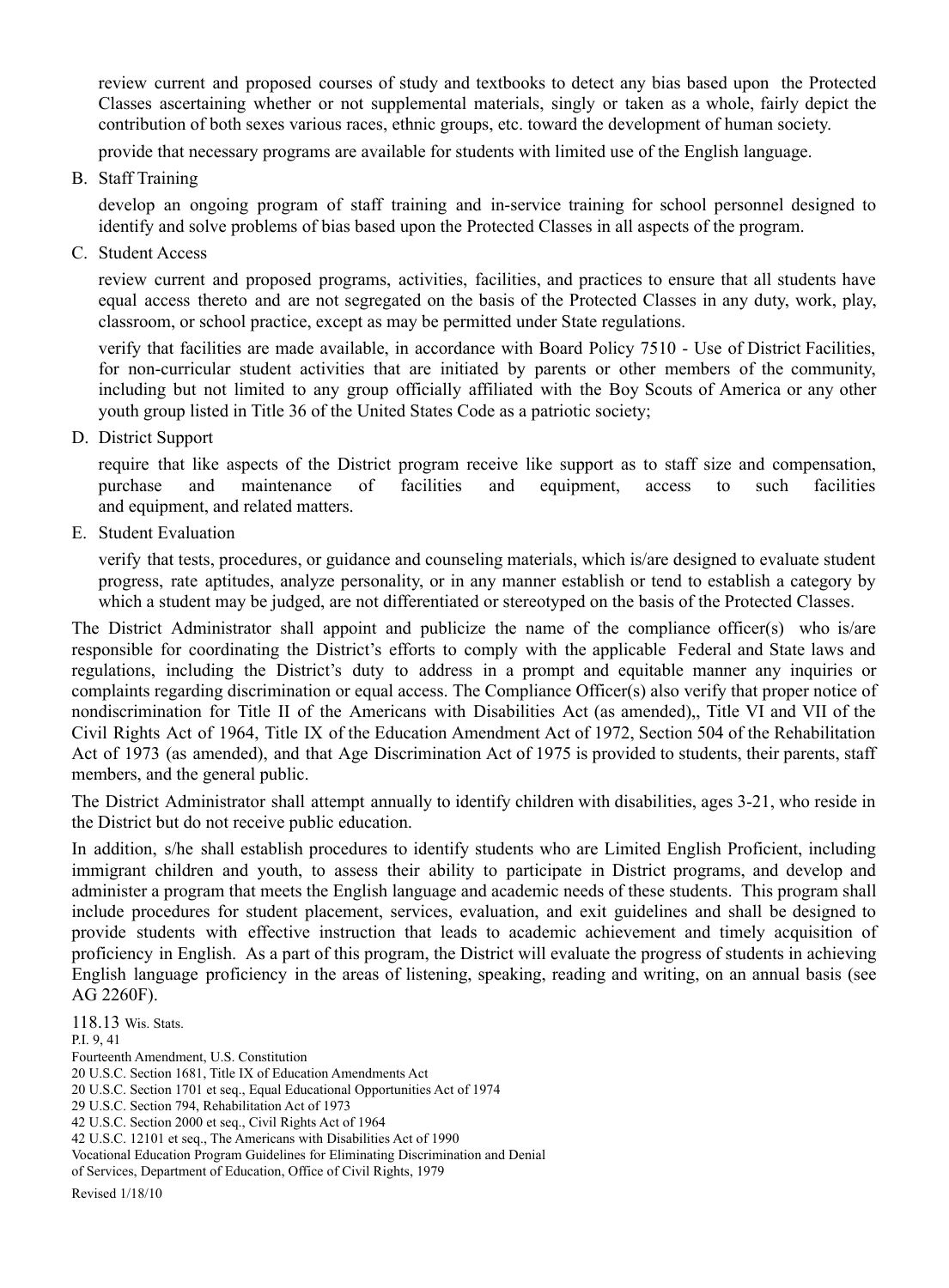### **POLICY 2260B - COMPLAINT PROCEDURES FOR NONDISCRIMINATION AND EQUAL EDUCATIONAL OPPORTUNITY/ACCESS**

#### **Introduction**

The Board of Education does not discriminate on the basis of race, color, religion, national origin, ancestry, creed, pregnancy, marital status, parental status, sexual orientation sex, including transgender status, change of sex or gender identity, disability, age (except as authorized by law), military status or physical, mental, emotional, or learning disability in any of its student programs and activities.

If a person believes that s/he has been discriminated against or denied equal opportunity or access to the District's programs, activities or services the person may utilize the following complaint procedures as a means of reaching at the lowest possible administrative level, a prompt and equitable resolution of the matter.

The following person(s) is/are designated as the District's Civil Rights Coordinator:

Complaint Coordinators

| Jerry Nicholson                    | Kathy Van Pay                        |
|------------------------------------|--------------------------------------|
| Director of Pupil Services         | Heritage Elementary School Principal |
| De Pere Public Schools             | De Pere Public Schools               |
| 1700 S. Chicago St.                | 1700 S. Chicago St.                  |
| De Pere, Wisconsin 54115           | De Pere, Wisconsin 54115             |
| Phone: (920) 337-1032              | Phone: (920) 337-1036                |
| $(920)$ 337-1033<br>Fax:           | $(920)$ 403-7381<br>Fax:             |
| Email: inicholson@depere.k12.wi.us | Email: kvanpay@depere.k12.wi.us      |

The individual may also, at any time, contact the U.S. Department of Education, Office for Civil Rights, Citigroup Center, 500 W. Madison Street, Suite 1475, Chicago, IL 60661; Telephone: 312-730-1560, Fax: 312-730-1576; TDD: 877-521-2172; E-mail: OCR.Chicago@ed.gov.

#### **Informal Procedures**

A person who believes s/he has a valid basis for a complaint may discuss the matter informally and on an oral basis with the District's Civil Rights Coordinator, who will investigate the complaint and reply with an answer to the complainant. If the informal procedures do not resolve the matter to the complainant's satisfaction or s/he skips the informal process, s/he may initiate formal procedures according to the following steps:

Formal Procedure

#### **Step 1**

Investigation by the District Civil Rights Coordinator: A person may initiate a formal investigation by filing a written complaint (Form 2260 F1) with the District Civil Rights Coordinator. The complaint must contain the name and address of the individual or representative filing the complaint, be signed by the complainant or someone authorized to sign for the complainant, and describe the alleged discriminatory action in sufficient detail to inform the Civil Rights Coordinator of the nature and date of the alleged violation, and propose a resolution. The complaint must be filed within thirty (30) calendar days of the circumstances or event giving rise to the complaint, unless the time for filing is extended by the Civil Rights Coordinator for good cause. The Civil Rights Coordinator will conduct an impartial investigation of the complaint. As part of the investigation, the Civil Rights Coordinator shall permit the complainant to present witnesses and other evidence in support of his/her complaint. The investigation shall be completed within fifteen (15) school days of the written complaint being filed. The Civil Rights Coordinator will notify the complainant in writing of his/her decision and will maintain the District's files and records relating to the complaint.

#### **Step 2**

Appeal to the District Administrator: If the complainant is not satisfied with the Civil Rights Coordinator's Step 1 decision, s/he may submit, in writing, a signed statement of appeal to the District Administrator within five (5) school days after receipt of the Coordinator's response. The District Administrator will review the case, may conduct an information hearing, and will notify the complainant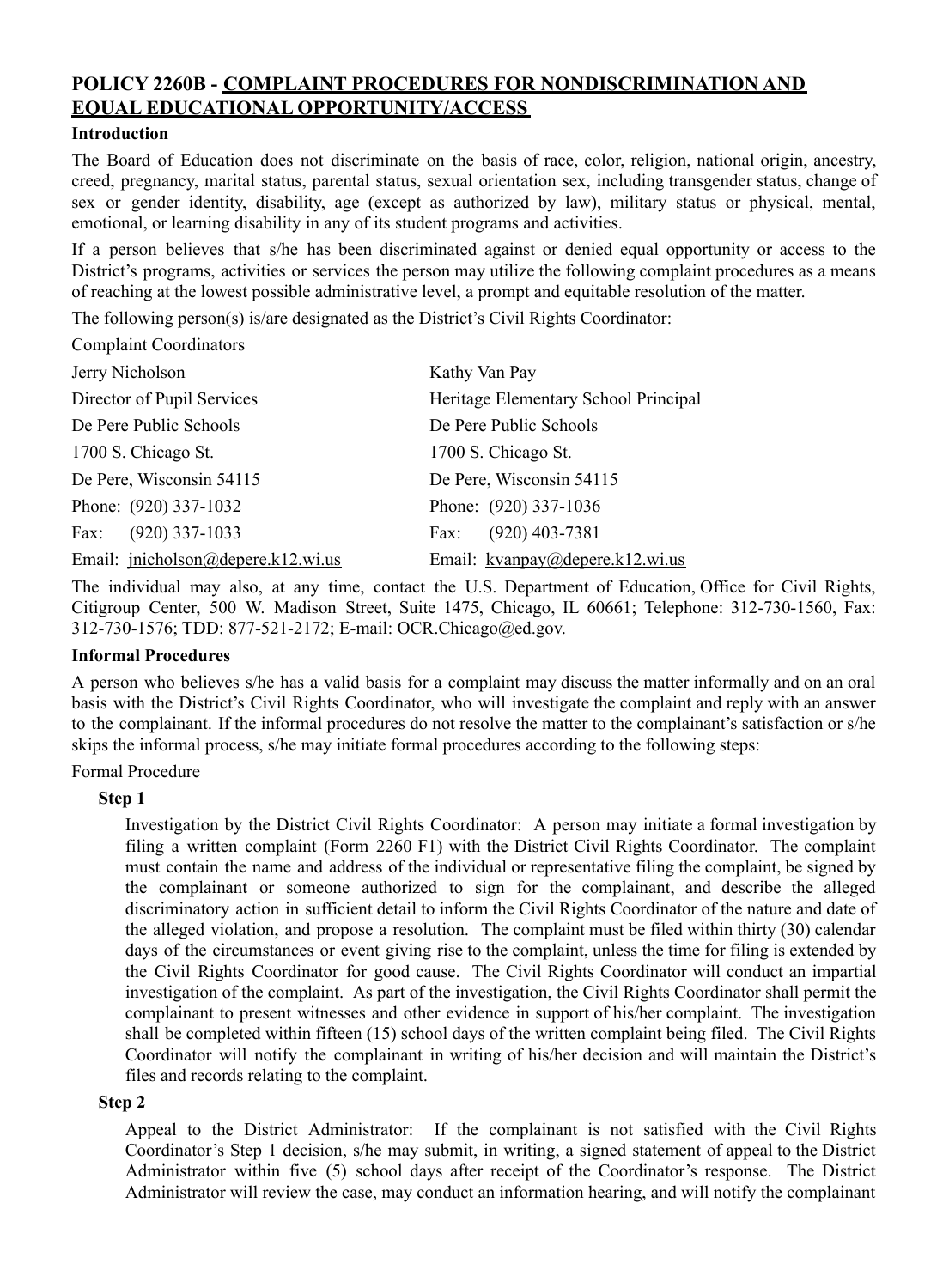in writing of his/her decision within ten (10) school days of receiving the written appeal.

#### **Step 3**

Appeal to the Board of Education: If the complainant remains unsatisfied, s/he may file a written appeal with the Board of Education. The appeal must be filed within five (5) school days of his/her receipt of the District Administrator's response in Step 2. In an attempt to resolve the complaint, the Board of Education shall meet with the parties and their representatives within twenty (20) business days of the receipt of such appeal. A copy of the Board's disposition of the appeal shall be sent to each party within fifteen (15) business days of this meeting.

The complainant may be represented, at his/her own cost, at any of the above-described meetings/hearings.

The right of a person to a prompt and equitable resolution of the complaint shall not be impaired by the person's pursuit of other remedies such as the filing of a complaint with the Office for Civil Rights or the filing of a court case in the appropriate Federal District Court. Use of this internal complaint procedure is not a prerequisite to the pursuit of other remedies.

The Civil Rights Coordinator will provide a copy of the District's complaint procedure to any person who files a complaint and will investigate all complaints in accordance with this procedure.

A copy of each of the Acts and the regulations on which this notice is based may be found in the office of each building administrator.

#### **Student Complaint Procedure Under Section 118.13, Wisconsin Statutes**

Consistent with the requirements of Section 118.13, Wisconsin Statutes, it is the policy of the District that no person, on the basis of sex; race; color; religion; national origin; ancestry; creed; pregnancy; marital or parental status; sexual orientation; or physical, mental, emotional, or learning disability may be denied admission to school or be denied participation in, be denied the benefits of, or be discriminated against in any curricular, extra-curricular, student services, recreational or other program or activity. Areas covered by this policy include admission to any school, class, program, or activity. Areas covered by this policy include admission to any school, class, program, or activity; standards and rules of behavior, including student harassment; disciplinary actions, including suspensions and expulsions; acceptance and administration of gifts, bequests, scholarships and other aids, benefits or services to students from private agencies, organizations or persons; instructional and library material selection; methods, practices, and materials used for testing, evaluating and counseling students; facilities; opportunity for participation in athletic programs or other extra-curricular activities; and school sponsored food service programs.

If any person believes that the District or any part of the school organization has failed to follow Section 118.13, Wisconsin Statutes or in some way discriminated against students on the basis of sex, race, religion, national origin, ancestry, creed, pregnancy, marital or parental status, sexual orientation, or physical, mental, emotional or learning disability, s/he may file a written complaint with a District Civil Rights Coordinator, as indicated above, or the District Administrator.

The procedure for resolution of complaints shall be as follows:

#### **Step 1**

A written statement of the complaint shall be prepared by the complainant on the form provided by the District and signed. This complaint shall be presented to the Coordinator. The Coordinator shall send written acknowledgement of receipt of the complaint to the complainant within forty-five (45) days of receipt of the written complaint.

#### **Step 2**

A written determination of the complaint shall be made by the Board of Education within ninety (90) days of the receipt of the written complaint unless the parties agree to an extension of time.

#### **Step 3**

If a complainant wishes to appeal a negative determination by the Board, s/he has the right to appeal the decision to the State Superintendent within thirty (30) days of the Board's decision.

In addition, the complainant may appeal directly to the State Superintendent if the Board has no complaint procedure or has not provided written acknowledgement within forty-five (45) days of the receipt of the complaint or made a determination within ninety (90) days of receipt of the written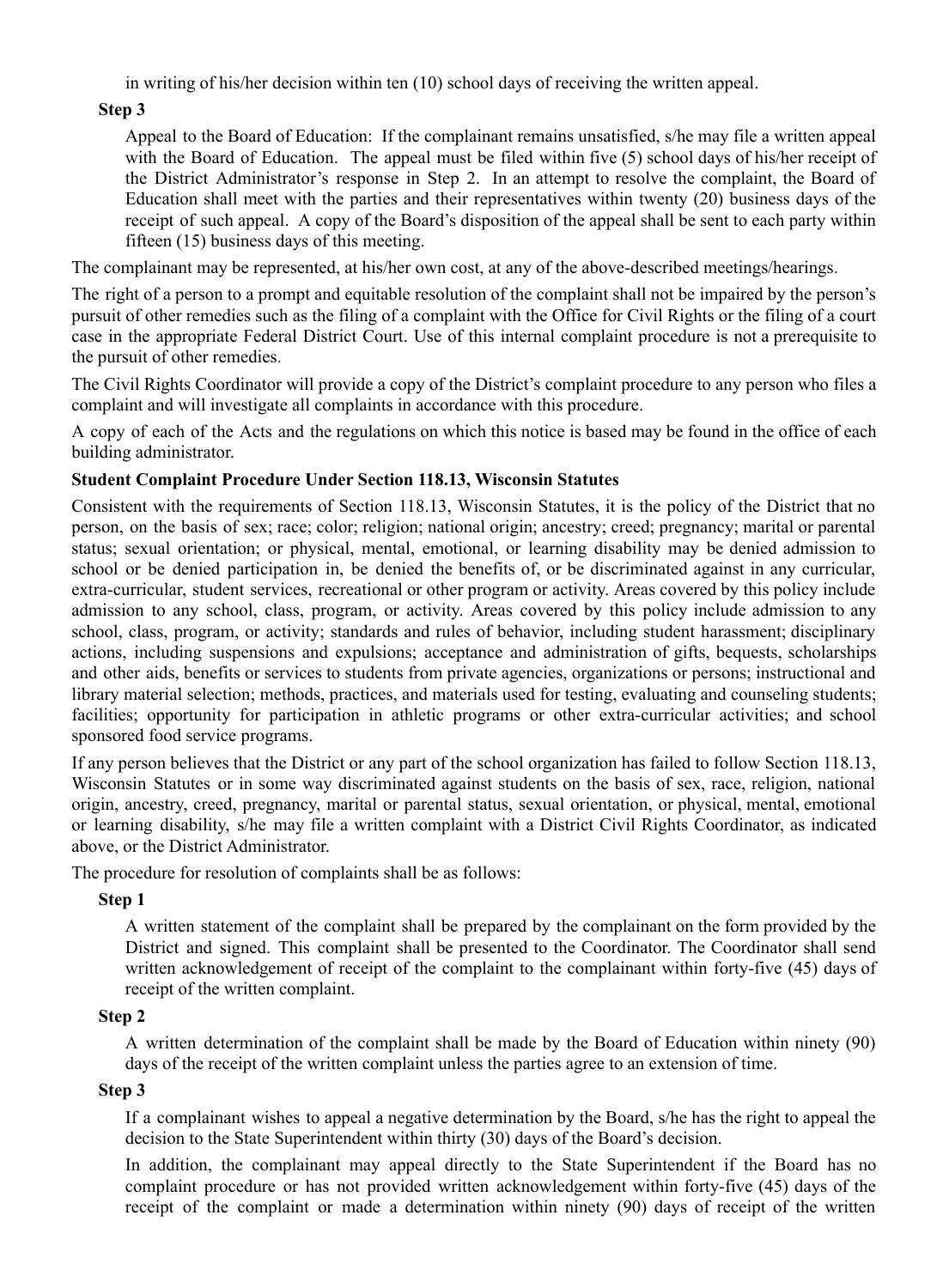complaint and the parties have not agreed to an extension of time.

Appeals should be addressed to: State Superintendent, Wisconsin Department of Public Instruction,

P.O. Box 7841, Madison, Wisconsin 53707-7841. More information is available at: http://dpi.wi.gov/sped/puplnondis.html

Office For Civil Rights

Discrimination complaints may also be filed with the Federal government at the Office for Civil Rights-Chicago, U.S. Department of Education, Citigroup Center

500 W. Madison Street, Suite 1475

Chicago, IL 60661

Telephone: 312-730-1560 / Fax: 312-730-1576; TDD: 877-521-2172 E-mail: OCR.Chicago@ed.gov

The complaint must generally be filed within 180 days of the date the discrimination occurred. You do not have to file a complaint with the District before filing a complaint with the Office for Civil Rights, and you may file complaints with both the District and the Office for Civil Rights if you wish to do so.

Prohibition Against Retaliation

The Board will not discriminate against, coerce, intimidate, threaten or interfere with any individual because the person opposed any act or practice made unlawful by any Federal civil rights law, or because that individual made a charge, testified, assisted or participated in any manner in an investigation, proceeding, or hearing under those laws or because that individual exercised, enjoyed, aided or encouraged any other person in the exercise or enjoyment of any right granted or protected by those laws.

False Information

Any individual who knowingly files a false complaint or knowingly provides false information concerning a complaint shall be subject to disciplinary action.

118.13 Wis. Stats. / P.I. 9, 41, Wis. Adm. Code / Fourteenth Amendment, U.S. Constitution / 20 U.S.C. 1681, Title IX of Education Amendments Act / 20 U.S.C. 1701 et seq., Equal Educational Opportunities Act of 1974 / 29 U.S.C. 794, Rehabilitation Act of 1973 / 42 U.S.C. 12101 et seq., The Americans with Disabilities Act of 1990 / 42 U.S.C. 2000 et seq., Civil Rights Act of 1964 / Vocational Education Program Guidelines for Eliminating Discrimination and Denial of Services, Department of Education, Office of Civil Rights, 1979

Revised 4/18/11

# **VOCATIONAL OPPORTUNITIES**

All activities and courses, including career technical education and physical education courses at De Pere High School are available to all students as required by Title VI, Title IX and Section 504. If there are prerequisites, they are based on ability and aptitude, not on race, color, national origin, sex, or any handicapping conditions. Students with physical or cognitive disabilities may qualify for special services and instruction, and equipment modifications to successfully complete the course or participate in an activity.

# **NOTICE OF NON-DISCRIMINATION**

The Unified School District of De Pere is committed to providing an equal educational opportunity for all students in the district.

It is the policy of the Unified School District of De Pere, pursuant to s. 118.13, Wis. Statutes, and PI 9, that no person may be denied admission to any public school in this district or be denied participation in, be denied the benefits of, or be discriminated against in any curricular, extracurricular, pupil service, recreational, or other program or activity because of the person's age, sex, race, color, religion, national origin, ancestry, creed, pregnancy, marital or parental status, sexual orientation, or physical, mental, emotional or learning disability. This policy also prohibits discrimination as defined by Title VI of the Civil Rights Act of 1964 (race, color and national origin), Title IX of the Education Amendments of 1972 (sex), Section 504 of the Rehabilitation Act of 1973 (disability), and by the Age Discrimination Act of 1975 (age).

Students, who have been identified as having a handicap or disability under Section 504 of the Rehabilitation Act or the Americans with Disabilities Act, shall be provided with reasonable accommodations in educational